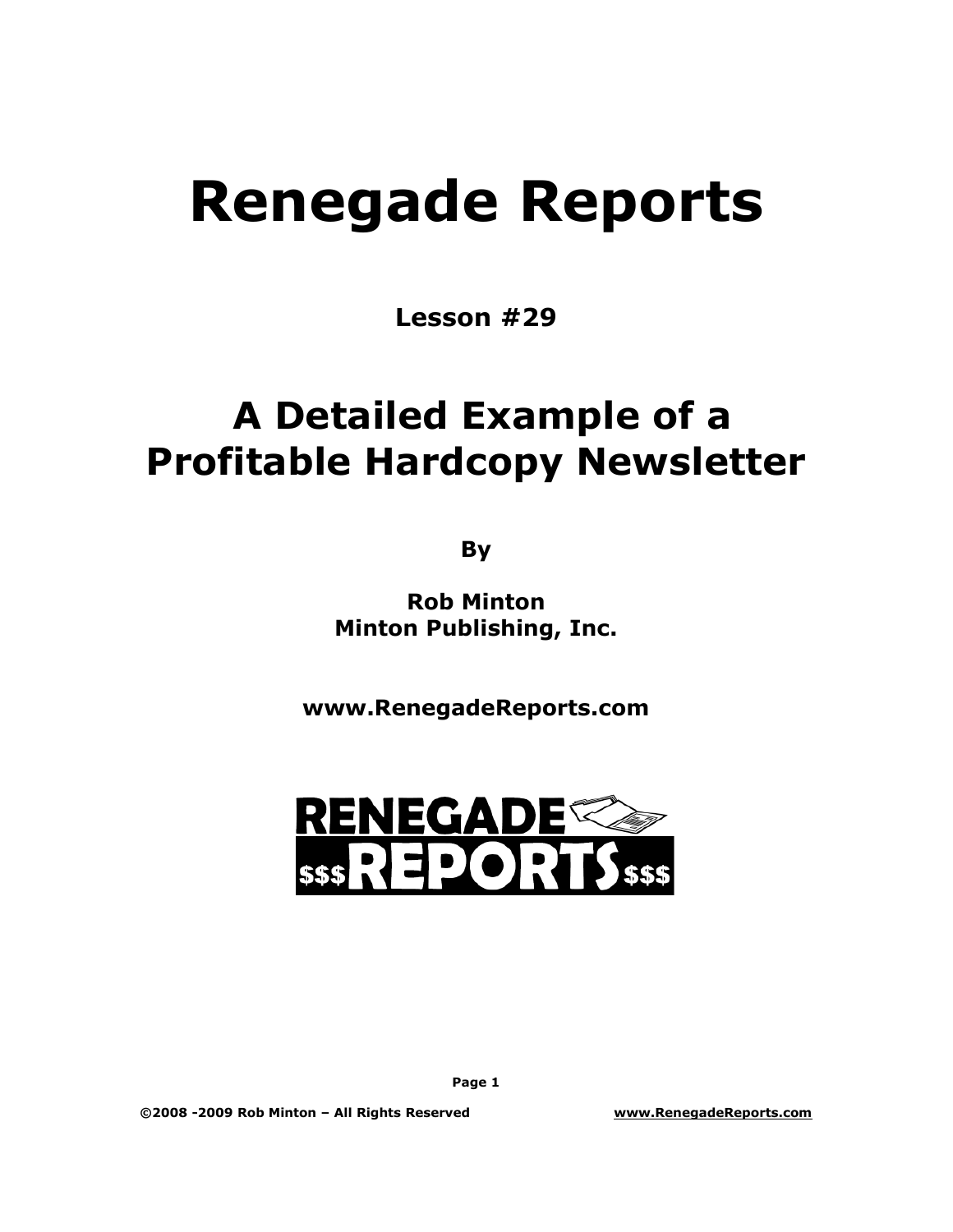### **NOTICE: You Do NOT Have the Right to Reprint or Resell this Report!**

### **You Also MAY NOT Give Away, Sell or Share the Content Herein**

**If you obtained this report from anywhere other than [http://www.RenegadeReports.com](http://www.renegadereports.com/), you have a pirated copy.**

**Please help stop Internet crime by reporting this to: [rob@renegademillionairestrategies.com](mailto:rob@renegademillionairestrategies.com)**

#### **© 2008-2009 Copyright Rob Minton Publishing Inc**

**All Rights Reserved.** No part of this report may be reproduced or transmitted in any form whatsoever, electronic, or mechanical, including photocopying, recording, or by any informational storage or retrieval system without express written, dated and signed permission from the author.

#### **Disclaimer and/or Legal Notices:**

The information presented herein represents the view of the author as of the date of the publication. Because of the rate with which conditions change, the author reserves the right to alter and update his opinion based on the new conditions. The report is for informational purposes only. While every attempt has been made to verify the information provided in this report, neither the author nor his affiliates/partners assume any responsibility for errors, inaccuracies or omissions. Any slights of people or organizations are unintentional. If advice concerning legal or related matters is needed, the services of a fully qualified professional should be sought. This report is not intended for use as a source of legal or accounting advice. You should be aware of any laws which govern business transactions or other business practices in your country and state. Any reference to any person or business whether living or dead is purely coincidental.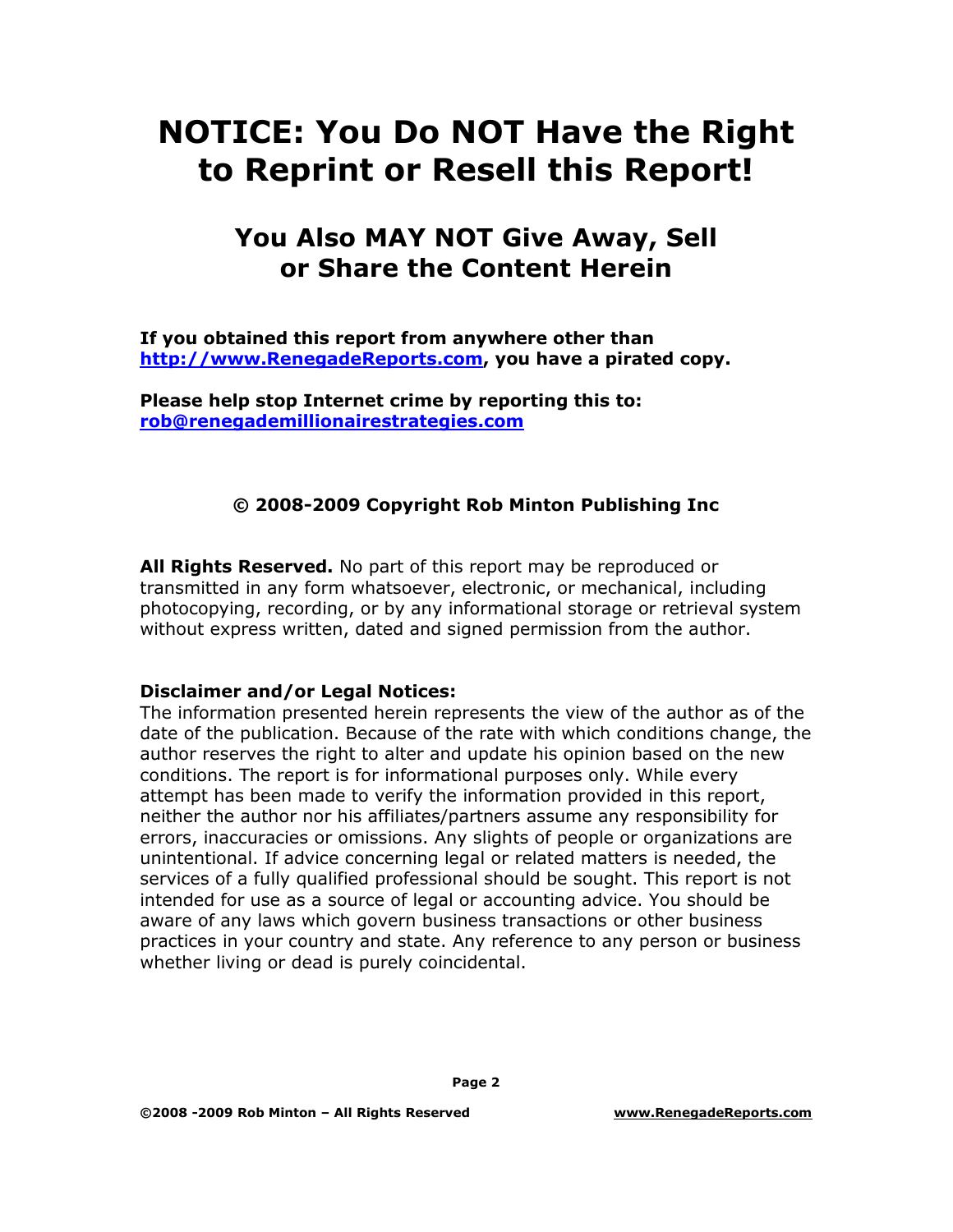## **Foreword**

This week we will be focusing on hardcopy newsletters. Yes, email newsletters are free to send and many agents prefer email newsletters because their easier and free.

The problem is that you face many challenges getting your emails delivered and opened by your prospects and clients. This problem will only continue to get worse.

The best and most effective newsletter to send to your database is a hardcopy newsletter mailed though snail mail. Yes, I said the dreaded words – "Hardcopy Newsletter." I used to dread having to prepare and send hardcopy newsletters to my database. They always seemed like such a big waste of time. I would mail a newsletter month-aftermonth, like everyone told me to do, but never noticed any dramatic improvement in my business.

As it turns out, I was sending an in-effective newsletter and expecting it to work miracles. I finally began to study other newsletters and magazines trying to figure out what made a great newsletter. I had a major shift in thinking about the client newsletter, which I have shared with you in today's Renegade Report. This shift in thinking had a major impact on my business.

In this Renegade Report, you'll see a "hardcopy" newsletter I mailed to my database. I'll open the doors and show you the inside strategies I used with this newsletter. You'll be able to use these same strategies when creating your own hardcopy newsletter.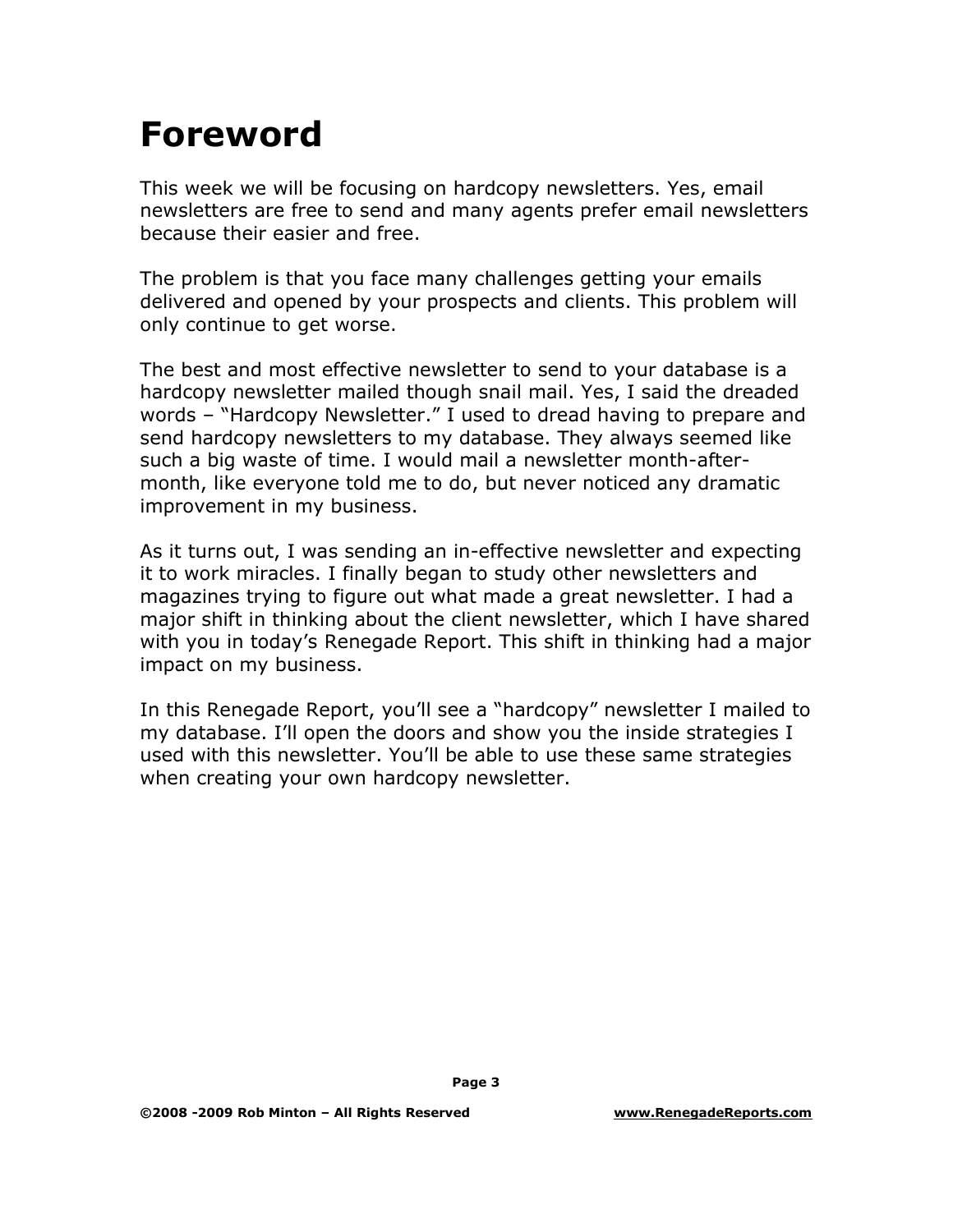## **Introduction**

Depending on when you initially requested something from me or my office, you may or may not have received the hardcopy newsletter I've included below.

I'm going to show you the various marketing strategies I used and why I used them. This will be very instructive for you!

Before we jump into the details of the newsletter, I thought I would share some high level newsletter administrative tips. First off, I typically use the same newsletter format for each newsletter created. It's a winning formula, which should be leveraged from newsletter to newsletter. Another benefit of having a standardized format is that it makes it a lot easier to prepare each newsletter. You can plan ahead for each section of the newsletter.

I also use a program called Microsoft Publisher for my newsletter creation. I've found this to be an easy program and have stuck with it for years.

Finally, the newsletter below was designed to go to every person in my database. This would include any real estate agent who requested something from me. Simply put, this newsletter was a sales letter. I had many goals for this newsletter, which I'll share with you below.

Because the newsletter was going out to a large database, I designed it to be mailed as in-expensively as possible. I turned it into a self mailer to eliminate the cost of an envelope. I also had this newsletter mailed at bulk mail rates to drive the postage cost down as far as possible. The number of pages included was also designed to stay at the lowest postage mailing rate. Additional pages require more postage for each newsletter. This isn't a big deal when you're mailing 100 newsletters. It is when you're mailing thousands.

Below is the first page of the newsletter: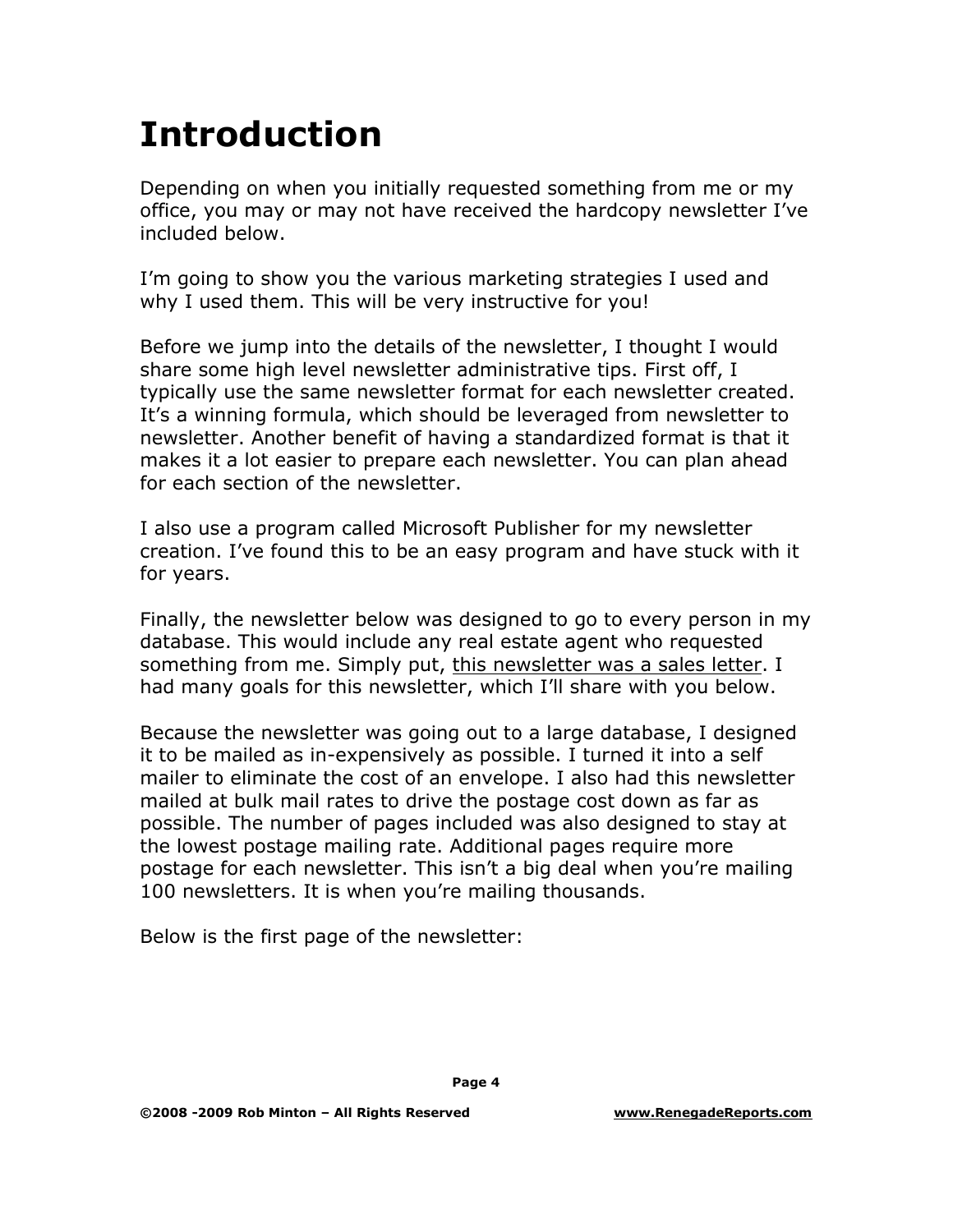### Inside this Issue

- Hidden Business Lessons from Rose Blumpkin
- An advertisement that generated \$250,000 of sales
- «FREE Training for Real Estate Agents
- .Get the Complete Renegade Millionaire Strategies Program for Real Estate Agents Audio Program for \$1.00 at RenegadeOneDollar.com

#### Rob Minton's Renegade Millionaire Agent Newsletter A FREE Strategy Newsletter for

real estate professionals



November 2008 Copyright @2008 by Rob Minton

### **What Real Estate** Agents Can Learn from Rose Blumkin—Hidden Lessons...

I'm currently reading the new biography on Warren-Buffet titled "The Snowball" by Alice Schroeder. This is a monster sized book with over 800 pages. I was

blown away by the chapter on Rose Gorelick Blumkin, This lady was tough as nails and built a business that ultimately sold for \$55 million. For this article, I'm going to take excerpts from the "The Snowball." I'll but these excerpts in quotes. As you read the article, see if you can spot the various business lessons.

Rose was born in Russia in 1893. At the age of 6, she started to dream of coming to America.

"At thirteen, Rose walked barefoot for eighteen miles to the nearest train station to save the leather soles of her brand-new shoes. She had the equivalent

of four cents in her pocket and hid under a train seat for three hundred miles to save her money, until she reached the closest town, Gomel. There she knocked on twenty-six doors until the owner of a dry-goods store responded to her proposition."

Rose's proposition was that the store owner provide housing and she would be the best employee he ever had. He agreed.

"By age 16, she was a manager, supervising six married men." A few years later, Rose got married and still continued with her dream to come to America. The problem was that they only had enough money for one passage to America. She sent her husband first and began saving for herself. Two

Here is What Your MISSING On My Blog www.RenegadeMillionaireBlog.com

- . Let's Change the World! Pass it On!
- Cash-flow or Equity?
- The Top 5 Business Books for Real Estate Agents
- How Real Estate Agents Can Use Twitter in their Marketing
- Myrna the Mermaid
- . How to Achieve Permanent Financial Independence

You can sign up to receive my future blog posts automatically by email. Simply add your email address on the top right hand side of the blog!

years later, she made the treacherous trip. She rode a train for 7 days, lying to get through the Russian border into China. Next she boarded a cargo boat to United States. She was sick for most of the 6 week journey. She said upon arrival, "I thought I am the luckiest one in the whole world." She was finally reunited with her husband. She still didn't know one word of English.

For the next several years, she took care of her growing family. Her husband rented a pawn shop in Omaha because: "You never hear of a pawn shop going broke." The

store didn't take off and the depression almost bankrupted them. Rose finally took charge of the store. She said, "I know what to do, undersell the big shots... You buy an item for \$3.00 and sell it for \$3.30. Ten percent over cost!"

"When the old-fashioned suits they carried weren't selling, Rose handed out ten thousand circulars all over Omaha, saying their store would outfit a manfor five dollars from head to toe-underwear, suit, tie

(Continued on Page 2)

1

#### www.RenegadeReports.com

D

 $\bf{B}$ 



 $\mathbf A$ 

E

C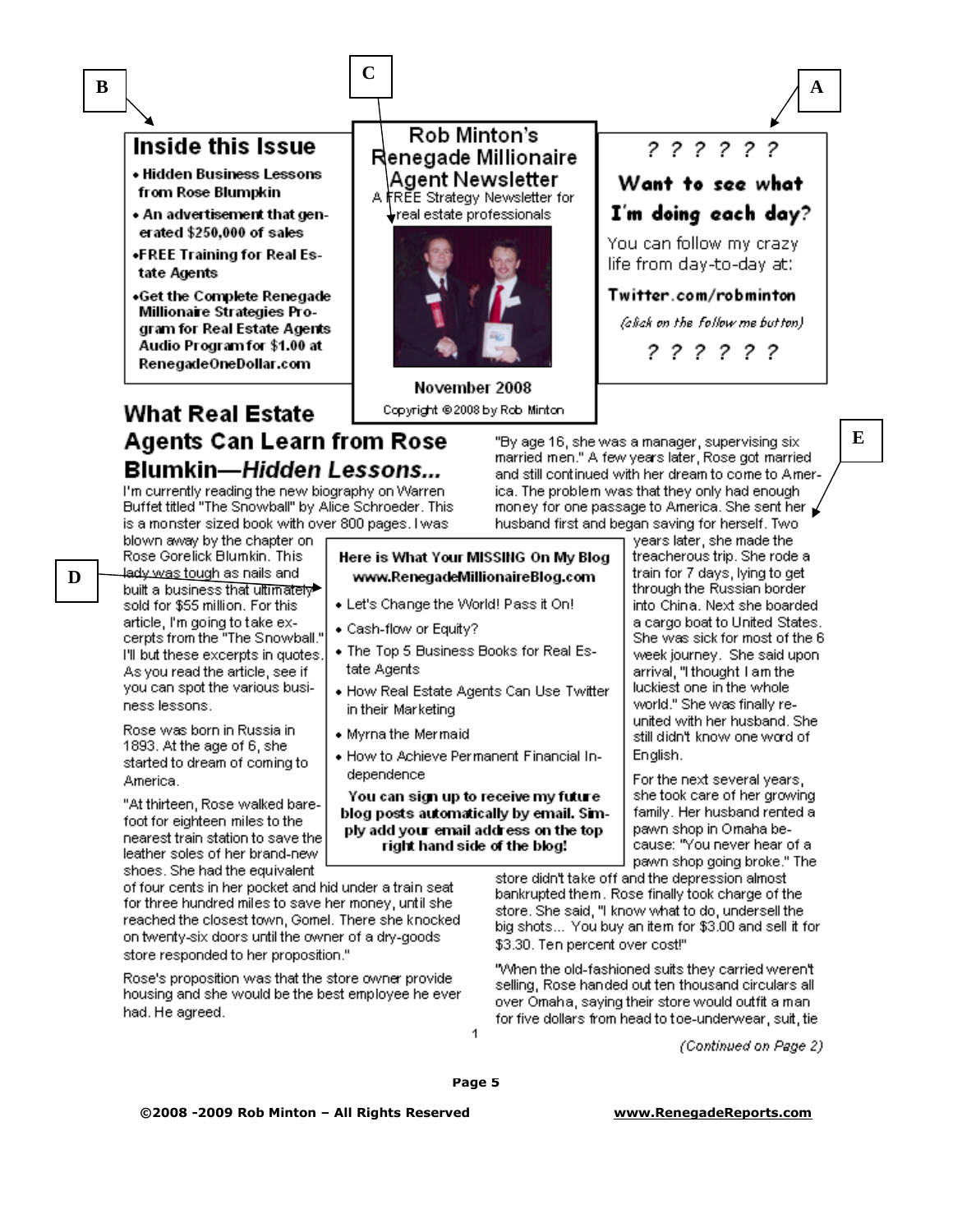- **A.** In the box marked A, I'm trying to get readers to follow me on Twitter. The main reason is because if you follow me on Twitter, I can keep my name in front of you every single day. This is free marketing. It cuts through spam and is extremely powerful. I can promote different opportunities and build a relationship with the reader when they follow me on Twitter. Very, very powerful.
- **B.** It's fairly obvious that the goal of this box is to tease the reader to read the entire newsletter. I want them to see everything included right on the first page so they don't miss any of my marketing opportunities built throughout the entire newsletter. I also highlight the special \$1.00 trial offer for Renegade Reports.
- **C.** Picture of me winning an award for having the  $4<sup>th</sup>$  fastest growing company in Northeastern, Ohio. The goal is to add credibility.
- **D.** This box is to highlight some great content on my blog. The goal is to get the reader to start visiting and reading my blog on a routine basis. You want your prospects always reading your new posts and consuming your ideas and strategies.
- **E.** An article with great content written specifically for real estate agents. I simply summarized what I learned about Rose Blumkin from reading the biography on Warren Buffett titled "The Snowball." The headline of the article was written to draw the reader into the article. The reader is probably thinking – "Who in the hell is Rose Blumkin nd what could I possibly learn from her?" The curiosity hopefully pulled the reader into the article.

Overall, notice how I'm using every inch on the first page to accomplish something. You cannot waste space in your hard copy newsletters. **Everything must have a purpose and that purpose is to bring the person reading the newsletter closer to you in some fashion.** Getting a reader to read my blog posts is very helpful for my business. Same goes with getting a reader to follow me on Twitter. Each advances my relationship.

Most real estate agents miss this opportunity in their marketing. They simply focus on trying to get a client or a listing appointment. Sure these are important, but it is much better to build the relationship first. This makes selling 10 times easier down the road.

Below is page 2 of the newsletter. Nothing too fancy here: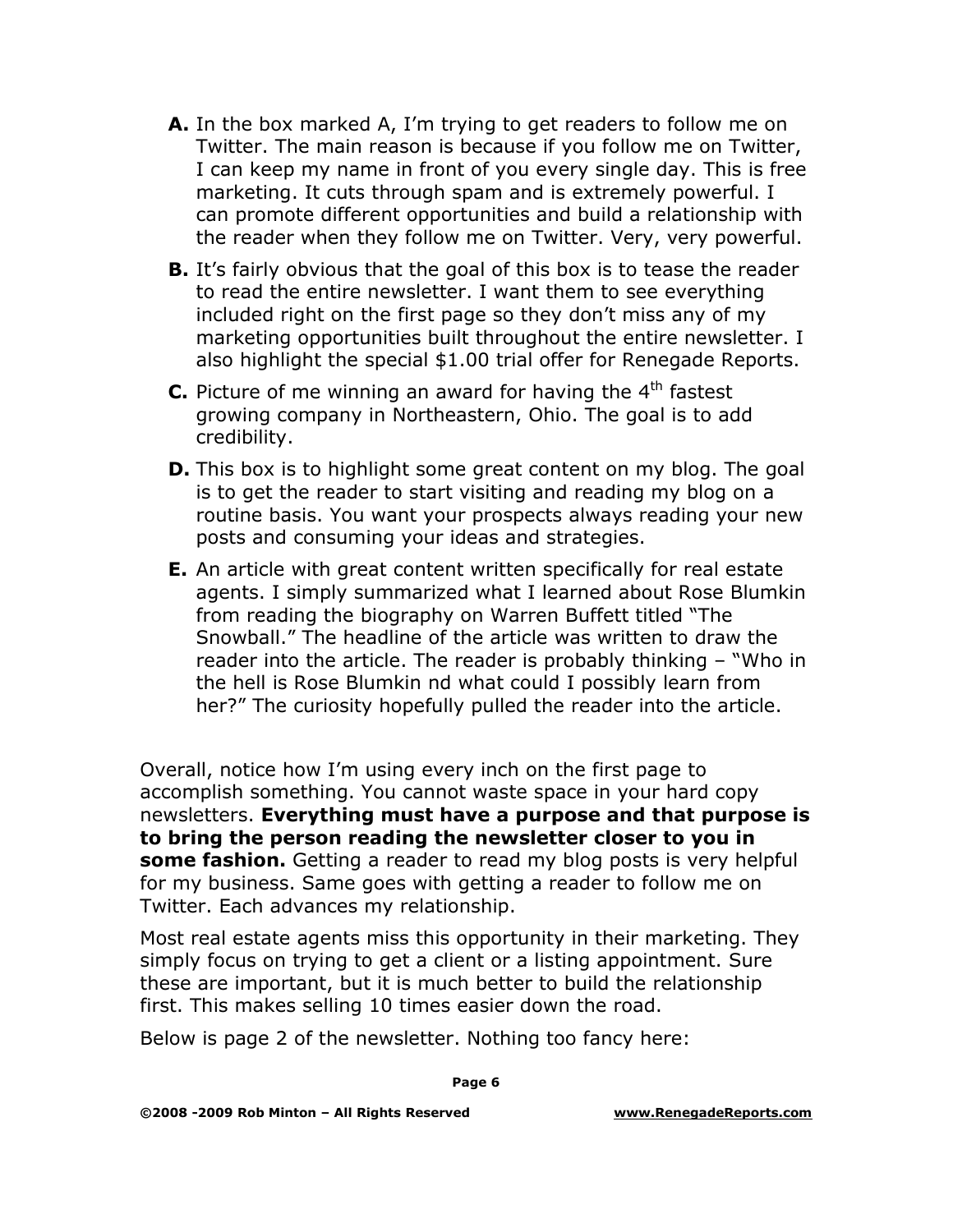#### (Continued From Page 1)

shoes, and straw hat. They took in \$800 in a single day, more than they had made the entire year before. The store branched into jewelry, used furcoats, and furniture." Her competitors were not pleased with Rose because she discounted pricing.

"...in 1937 she borrowed \$500 from a brother to open a store called Blumpkin's in a basement near her husband's pawn shop. But the furniture wholesalers didn't want her as a customer, because their dealers complained that she was underselling them. So Rose went to Chicago, found one sympathetic man, and ordered \$2,000 worth of merchandise from him on thirty days' credit. The time came due and she was short, so she sold her own house furnishings cheap to pay off the debt."

Rose said, "When my kids came home, they cried like somebody will die. Why I took away the beds

and the refrigerator? The whole house, an empty house?"

Rose's furniture store continued to grow. "In a side business, she sold and rented out Browning automatic shotguns during hunting season." She continued to struggle finding in-expensive furniture to sell at her store because dealers boycotted her. Rose said, "The more [the wholesalers] boycotted me, the harder I worked.""Rose had become a furniture

"bootlegger," traveling on trains all over the Midwest to buy overstock merchandise at five percent over wholesale..."

Her business continued to grow. Rose was "ruthless" with her employees, she screamed at them at the top of her lungs. She yelled "You worthless golem! You dummy!"

When her furniture business began to slump because of the Korean War, she decided to add a carpet line. Her plan was to give her customers a better price than her competitors.

"But even though the Furniture Mart was selling carpet, furniture sales were depressed due to the war; Rose still couldn't pay her suppliers. Finally a friendly Omaha banker... loaned her \$50,000 for ninety days, but Rose couldn't sleep worrying about how she was going to pay it back. She hit upon the idea of renting the Omaha City Auditorium and cramming it with sofas and dinettes and coffee tables and TV sets. Master merchandisers, she took. out an ad in the paper that was strictly truthful, yet i played on wartime scarcity."

[Her ad] "drew as many people as if the circus had come to town. The Furniture Mart sold a quarter of a million dollars' worth of furniture in three days. Omaha now knew Rose Blumpkin and the Furniture Mart meant discount furniture, and "*From that*" day, I never owed anybody a penny," she said."

Rose's business strategy was to buy inventory inhuge quantities and to cut expenses to the bone. She continued to sell at 10% over their cost.

Here is what Warren Buffet, who eventually bought Rose's business had to say about Rose:-

"Everything Mrs. B knew how to do, she would do fast. She didn't hesitate and there was no second-

#### Rose's \$250,000 Advertisement

"This is It! The Sale of Sales! Shortages? Malarky! We can't eat'em! We must sell'em! We've been shipped so much merchandise this past 60 days, we have no warehouse room. Yes, we're overloaded, and how! We can't eat'em and usually couldn't sell as much in six months. So we've staged the largest sale ever of this type ever held in this area...45,000 square feet filled with the most unheard of savings of famous brand merchandise." -From "The Snowball"-

quessing. She'd buy five thousand tables or sign a thirtyyear lease or buy real estate or hire people. There was no looking back. She just swung. You got about two inches outside the perimeter of her circle. of competence, she didn't even want to talk to you about it. She knew exactly what she was good at, and she had no desire to kid herself about those things."

"By the early 1980s, Rose... had built the largest furniture store in North America, its three acres sold over \$100 million of furniture a year under one roof, ten times the volume of stores similar size....She awoke at five a.m., ate only fruits and vegetables, and never touched liquor...She was hard at it six and a half days a week" On Sunday afternoons—the only time all week she wasn't at the store –she drove around town planning attacks on her competitors. She was known to say "How much hell can I give them?"

When asked about her brutal work schedule, she replied "It's mine habit."

After reading this chapter, I thought about how inspiring Rose was and I quickly realized that real estate agents could learn a great deal from her, especially in our struggling real estate market. When Rose started her furniture business, she:

1. Didn't know English very well.

 $\overline{2}$ 

©2008 -2009 Rob Minton - All Rights Reserved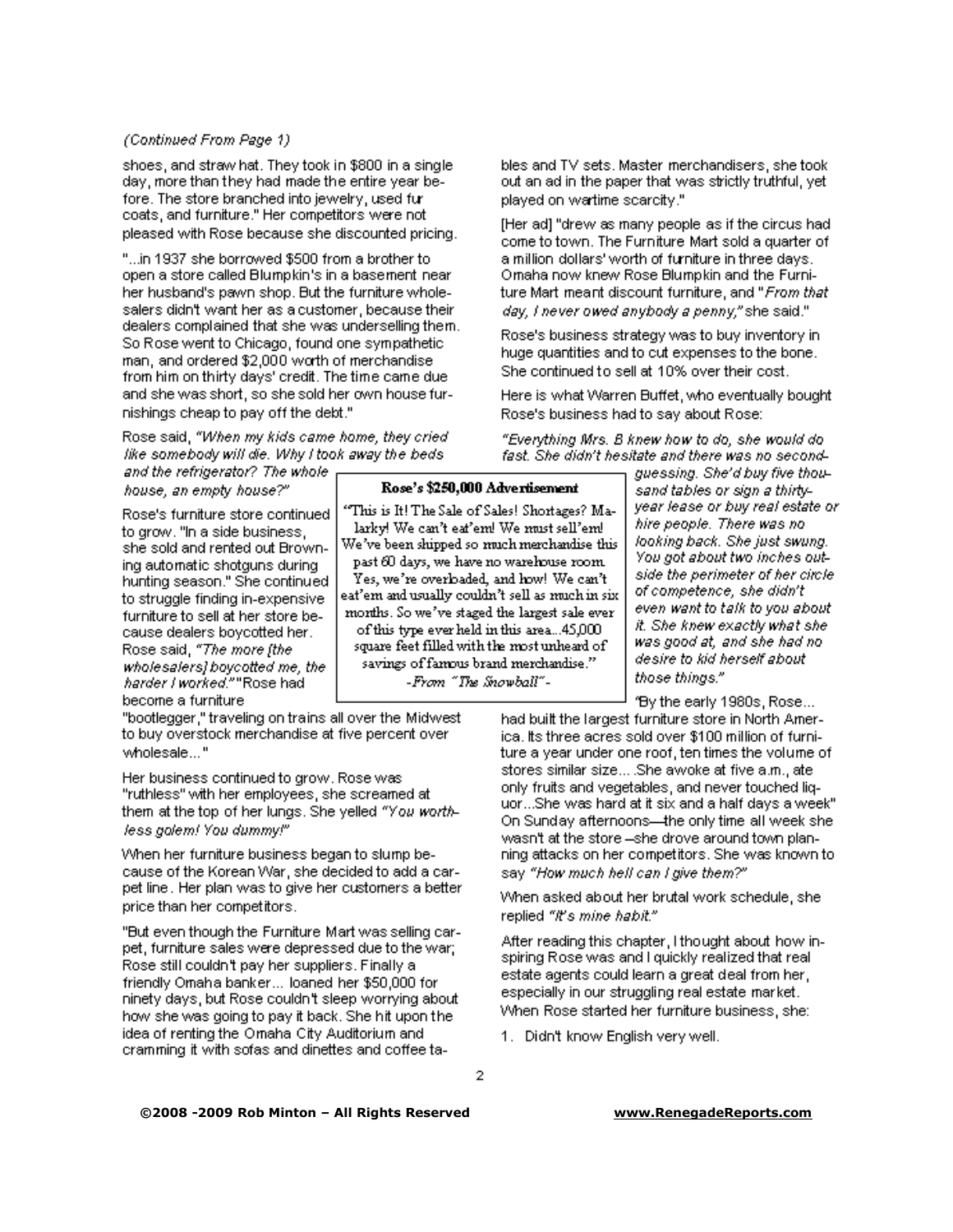#### (Continued From Page 2)

2. Had four children.

3. Was stiff armed by her competitors.

Yet, she was able to turn this business into an empirewhich sold for \$55 million. She persevered through tough economic times and competitors who tried the squeeze her out of business. If Rose could accomplish all of this considering where she came from, what can you accomplish?

#### Something to think about.

Here are a few of the business lessons that I learned from Rose as presented in "The Snowball:"

- 1. Be very careful of debt. Sell off everything in order to pay down debt. Sometimes we have to sacrifice to build our businesses.
- 2. Be ruthless with your employees and team members.
- 3. The "right" marketing can literally transform your business. It did on two different occasions for Rose.
- 4. Work your ass off.
- 5. Be decisive.
- 6. Don't change your mind. Once you make a decision, stick with it.
- 7. Never let anyone hold you down. Rose continued to build her furniture business despite the wholesaler's effort to run her out of business.

8. When business is slow, look for new products or services to offer to your customers. I'll be hosting a special training call on how I added a new side business that was marketed to my existing customers. This little side business averages \$12,000. of monthly income. To join the notification list for this training, visit: http://www.ProfitWebinar.com

In fact, in "The Snowball" II learned that Warren Buffett began marketing new products to his paper route customers as a young boy. He paid attention his customers magazine subscription expirations and began offering new magazines to his customers right before their expiration date.

This strategy allowed Warren to quickly add a new income stream from his existing customers. This is a very powerful business strategy that is consistently used by some of the most profitable businesses in the world. How can you use a similar strategy in your real estate business?

I highly recommend you read "The Snowball" by Alice 3 Schroeder, it is pure gold!

### $\star\star$  FREE **WEBINAR TRAINING FOR REAL ESTATE AGENTS**

Throughout the remainder of the year, I will be hosting several FREE live webinar trainings for real estate agents. To join the Webinar notification email list, visit:

 $H$ 

#### http://www.ProfitWebinar.com

Here is a list of upcoming FREE Webinars that you can attend:

 $\bigstar$  How to Collect \$3 thousand to \$5,000 of your Commission UP-FRONT and Sell 70% of your Listings in 2 WEEKS

 $\bigstar$  How to List & Sell Bank Owned **Homes by the Boatload** 

 $\bigstar$  How to Dramatically Increase the Response Rates from Your Marketing

 $\bigstar$  How to Launch a "Side" Business Marketed to Your Existing Customers (Not MLM)

#### The 3 Economic Moats You Must **Have in Your Real Estate Business**

To join the special webinar notification, list register with your name and email address at:

#### http://www.ProfitWebinar.com

Once registered, you'll automatically receive the details for each Free Training Webinar!

Page 8

 $\mathbf F$ 

G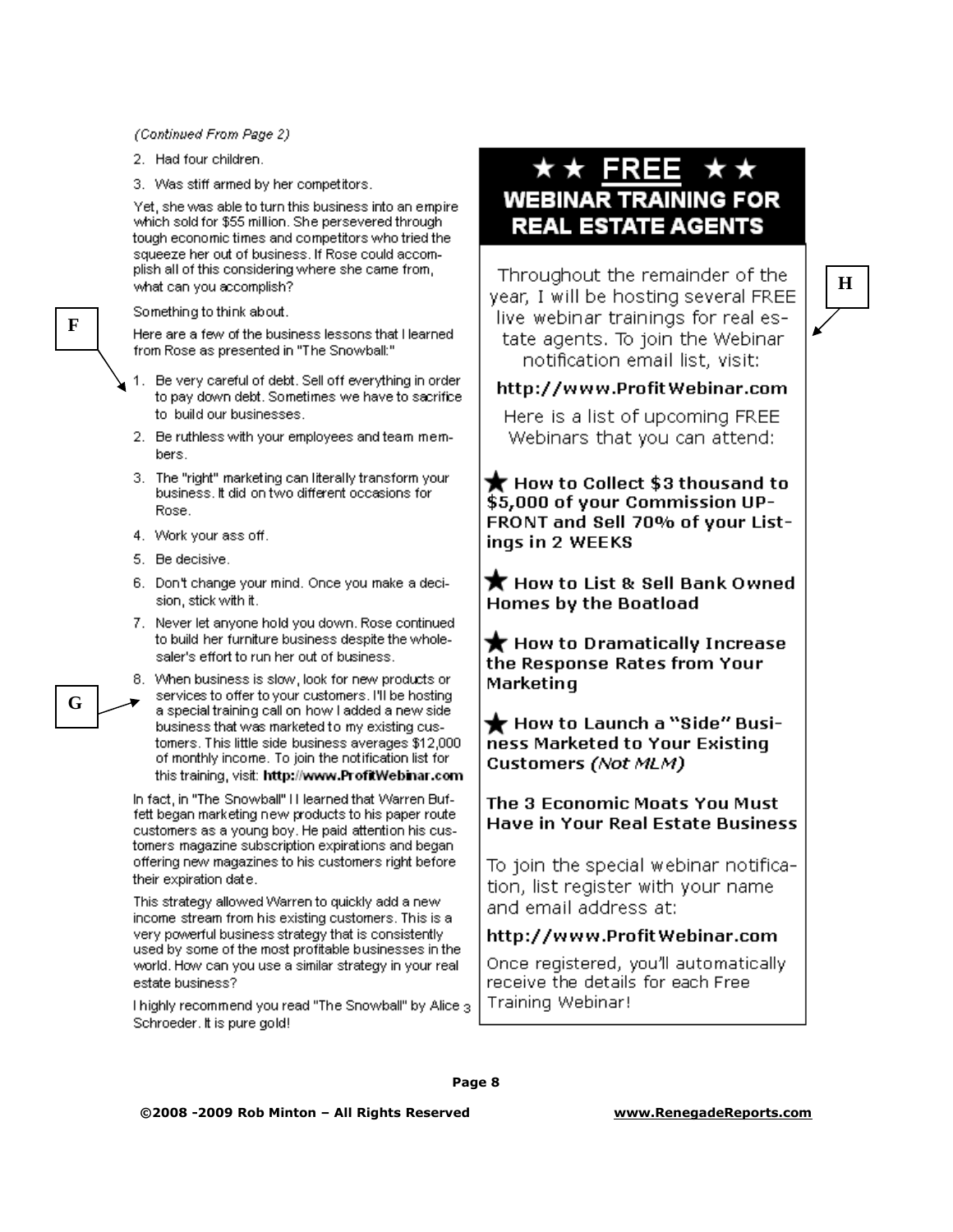- **F.** By including bullet points of lessons learned, I'm able to help the reader extract helpful information and apply it to their real estate business.
- **G.** I've buried a plug for the mobile home side business webinar into the list of lessons learned. **Notice how I used something in the article to give the reader a reason to pay more attention to this opportunity?** This is a BIG lesson and I hope you apply it in your business. Had I not presented Rose's story and the other bullet points, many readers would have skimmed right over this bullet point. It is a disguised sales pitch. It works.
- **H.** The large text box covering half the page was designed for one purpose and one purpose only. Can you guess what it is? If you answered "to capture the reader's email address" you win the marketing gold medal! :0) There is a lot to cover about this strategy.
	- a. In many cases, you might only have a person's mailing address. You must engineer some compelling offer to get the reader to go online and give you their email address. The email address is powerful because you can obviously follow up with them for free via email. You can market your services and affiliate programs to your email list.
	- b. When a reader visits [http://www.ProfitWebinar.com](http://www.profitwebinar.com/) and submits their name and email address on the website, they will be asked to "double opt" in by confirming their email address. This dramatically increases email deliverability. The goal of the offer is to compel readers to submit their email address and then confirm their email address too.
	- c. To make this free training more compelling so that more readers would go online and submit their email addresses, I included many different training webinar topics. Maybe you might not care about launching a "side" business, but you probably want to learn how to increase and improve your marketing. Had the box only offered free training on how setup a "side" business, I would have lost your email address.

Here is the last page of the newsletter. After being folded and mailed, it actually turns into the cover of the self mailed newsletter: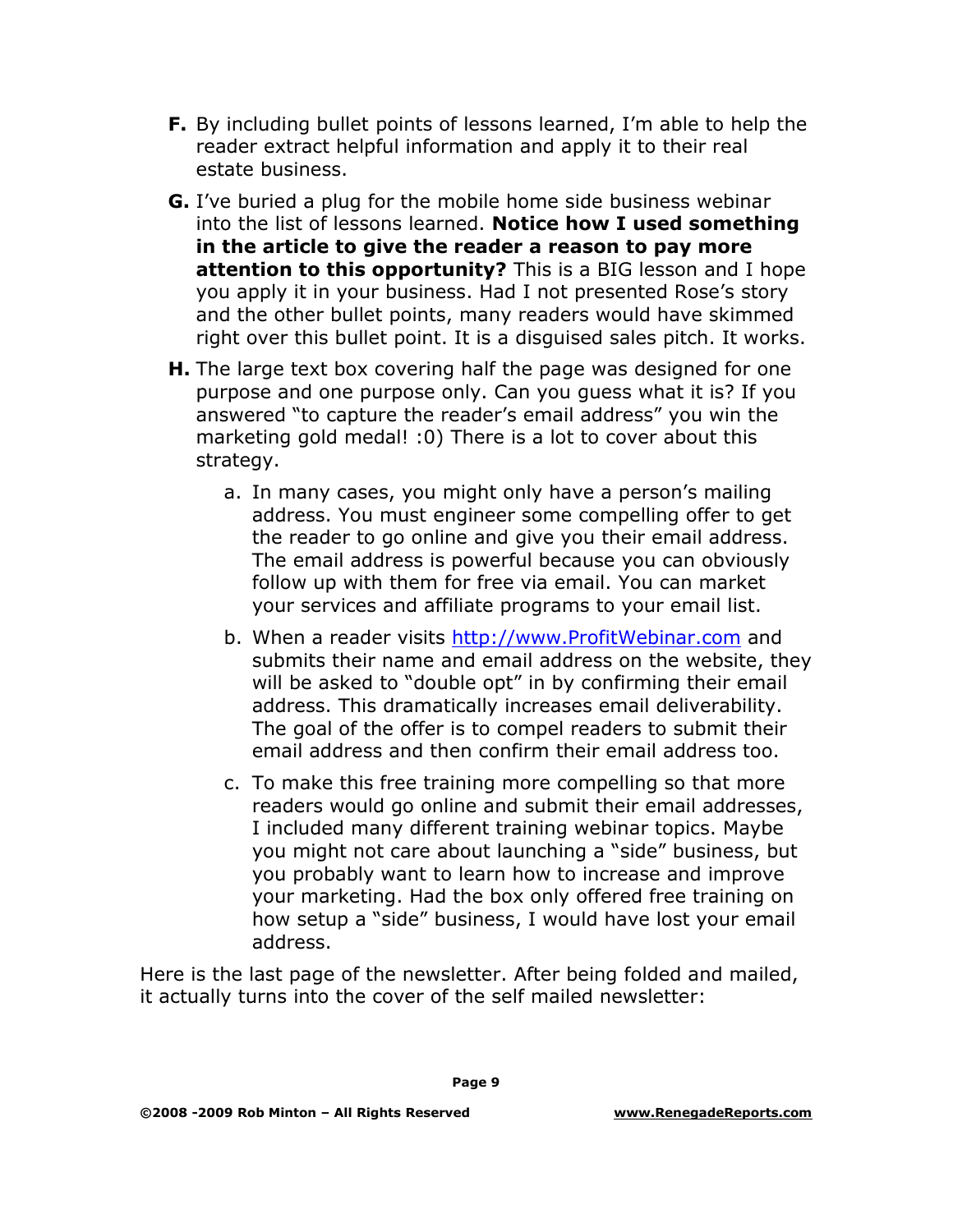

### The Two Main Reasons Why Real Estate Agents Fail

As real estate agents, we've been hit pretty hard over the last 12 months. As a result of the drop in home prices, the tightening by lenders for loans, record high gas and food prices, consumer confidence is close to a 15year low. So what's the secret to thriving in such a tough economy? Well, according to my recent survey of thousands of real estate pro $f$ essionals $\dots$ 

 $\mathbf{K}$ 

#### The Number One Frustration: **LIMITED HOME SALES**

It is glaringly apparent that homes aren't selling the way they used to. The average length of time on the market continues to hover around 11 months. This is up from 3 months. just a year or two ago.

#### The Number One Need Is: **MORE CLIENTS**

Sellers are now more skeptical than ever to list their home with an agent. They don't have the luxury of time. Buyers are afraid to buy a home because they are concerned home prices

will drop further. It's an ugly situation...

And that's why since this survey, I have beenquietly writing a series of business building. reports that walk you step-by-step through building a Renegade Millionaire Real Estate. Business. In these reports, I'll show you how to generate leads by the boatload. I'll even show you how to automatically convert these. leads into clients by using compelling sales. letters. In fact, you'll learn how to get prospects to "apply" to become one of your clients. You'll also learn how to create new income. streams by marketing affiliate programs and "side" businesses to vour database.

You can get test drive these weekly business building reports, PLUS have instant access to my \$398 Complete Renegade Millionaire Strategies Audio Program with the legendary Dan Kennedy right now for just \$1.00. To find out how, visit:

#### www.RenegadeOneDollar.com

4

Page 10

©2008 -2009 Rob Minton - All Rights Reserved

www.RenegadeReports.com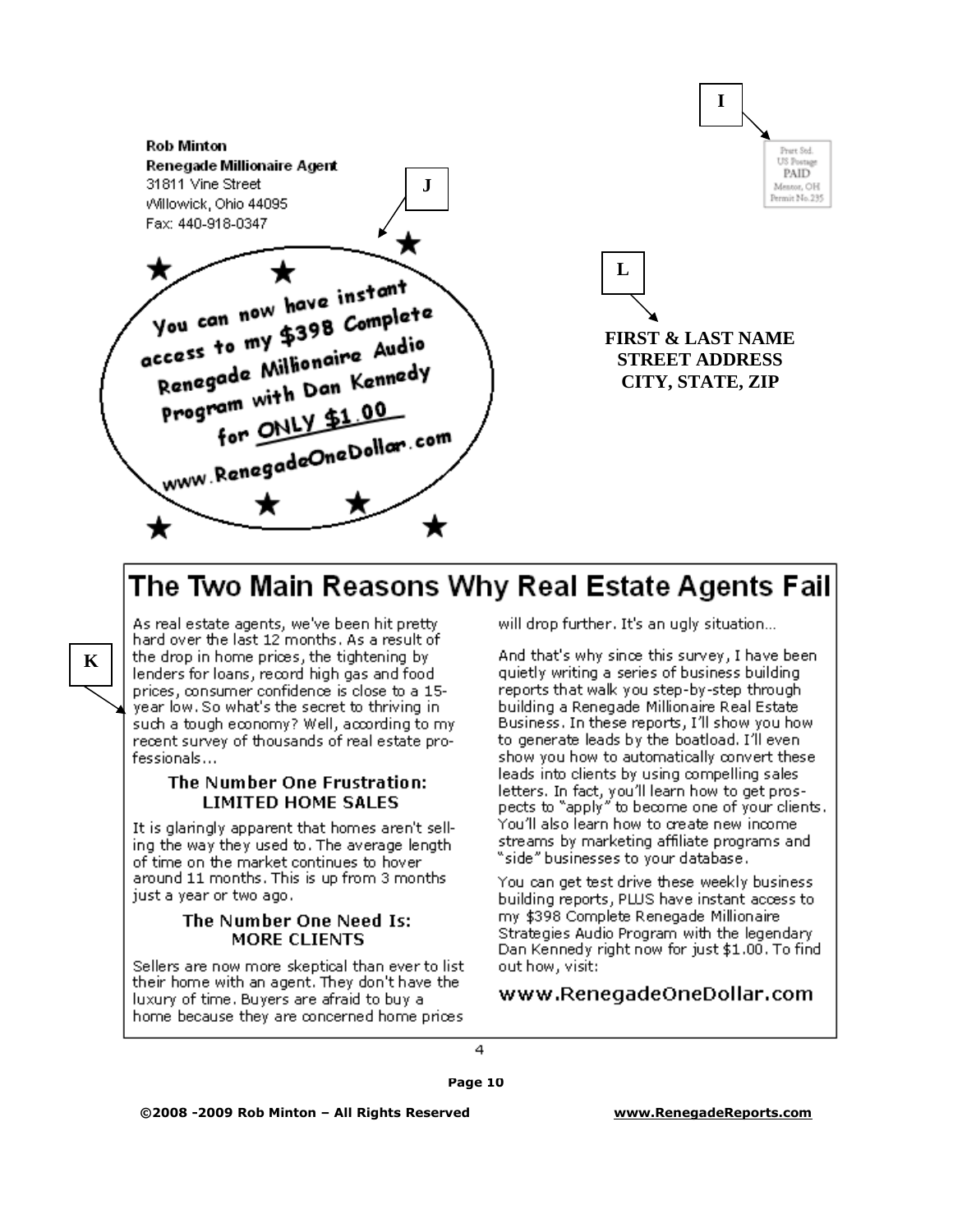- **I.** This newsletter was mailed at bulk postal rates. No stamp was necessary. The printer I used takes care of this and I pay them directly for the postage. I send the newsletter to the printer digitally and they handle everything from that point forward.
- J. This panel is probably the most valuable panel on a newsletter mailed as a self-mailer without an envelope. The reason why is because the recipient will always look at the front of the mail piece to see where it came from and if they should bother to open it up. Since this is the most valuable spot in the newsletter, I used it for my most compelling offer. Too many agents under utilize this space in their mailings. It is very valuable and it's a costly mistake. This newsletter generated a significant number of new Renegade Report subscribers. In fact, the number of new subscribers due to this newsletter made it a very profitable mailing. My business is still receiving income from this newsletter and will continue to receive income for a long time to come.

**Please understand that I'm not sharing this information to brag or boast. The goal is to show you how profitable a hard copy newsletter can be for your business. Each newsletter really should be a disguised sales letter. If you're going to send a newsletter, you should be strategic about it. Maximize this opportunity for your business.**

K. This little article is actually sales copy to market the Renegade Reports membership. This space is the second most valuable spot in the newsletter because it is on the flip side of the mailing panel after folded by the printer. I used this valuable space to promote the membership again.

Ok, I've shared a lot with you today about this one, four page newsletter. Think about what we accomplished with this mailing. Here is a brief list for you to review:

1. Attracted a small number of recipients to follow me on Twitter. This will allow me to continue staying in touch with them on a daily basis for free.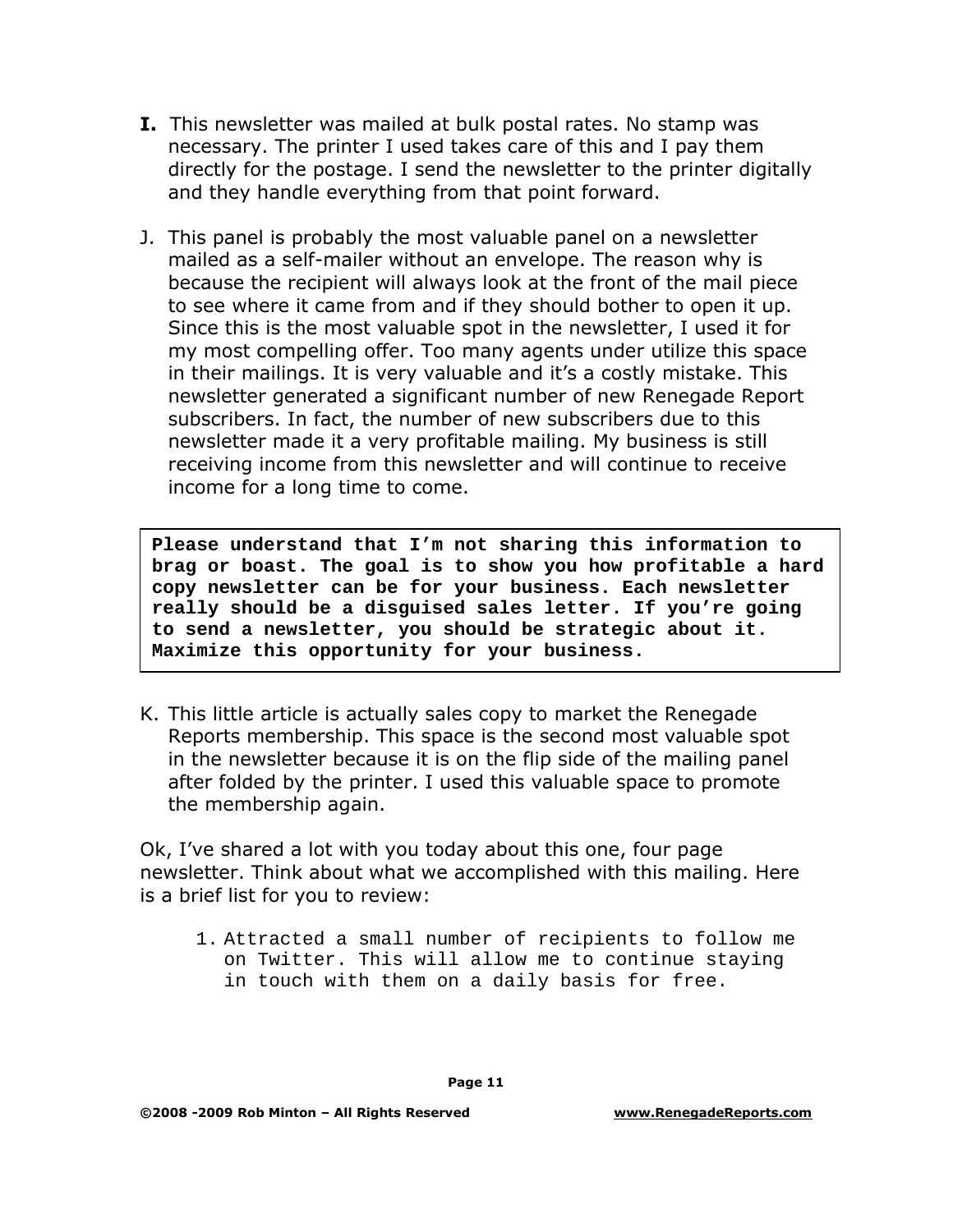- 2. Attracted a small number of recipients to my blog. They may come back to my blog from week to week to see new posts.
- 3. Provided some helpful content for the recipient and used the content to position myself as an expert.
- 4. Subtly promoted a webinar within the bullet points in the content article.
- 5. Offered FREE Training on many different business building topics to compel readers to give me their email addresses. Used a double "opt in" confirmation process to increase email deliverability.
- 6. Successfully promoted the Renegade Reports membership to create income for months to come.

Many of you might be wondering how you can use these ideas in your business. Well, you can offer a special Teleseminar or webinar classes to your database. These webinars can actually be sales presentations which will drive prospects to become your clients. I'll show you how to do this in next week's Renegade Report lesson.

You can also promote affiliate programs within your newsletter if you don't have your own product or service to market. Refer back to our Renegade Report lesson on how to profit from email. You could actually promote many different affiliate programs within one newsletter. If you want monthly continuity income, you could promote the \$4,000,000 Wealth Blueprint membership on the front panel of your newsletter. You would collect 50% of the monthly membership fee for any clients who sign up generating income to you directly from your newsletter. Sign up to become an affiliate at: [http://www.4millionblueprint.com](http://www.4millionblueprint.com/)